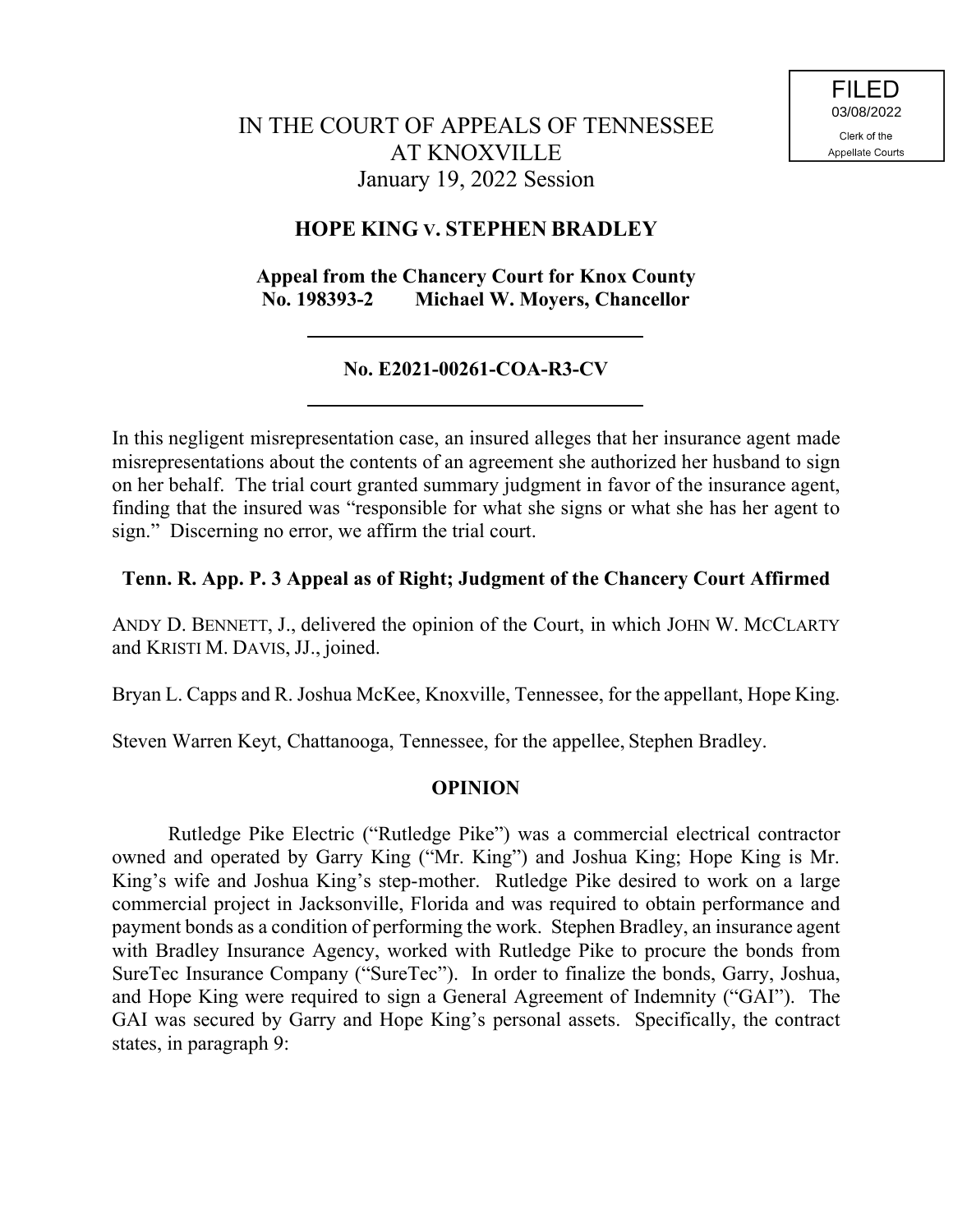As further security, the Indemnitors hereby grant the Company a security interest in, and lien on, all of their furniture, fixtures, equipment, office equipment, books and records, documents, accounts, deposit accounts, investment property, . . . real property . . . . This Agreement shall constitute a Security Agreement and a Financing Statement for the benefit of the Company in accordance with the Uniform Commercial Code and all similar statutes and a deed of trust or mortgage, as applicable, and may be filed by the Company without notice to perfect the security interests and liens granted herein.

The final paragraph of the GAI emphasizes:

 $\overline{a}$ 

THE UNDERSIGNED INDEMNITORS REPRESENT TO THE COMPANY THAT THEY HAVE CAREFULLY READ THIS ENTIRE AGREEMENT CONSISTING OF THIS PAGE, THE PRECEDING PAGES, AND ANY PAGES WHICH FOLLOW, AND THAT THERE ARE NO OTHER PROMISES, AGREEMENTS OR UNDERSTANDINGS WHICH IN ANY WAY LESSEN OR MODIFY THE OBLIGATIONS SET FORTH HEREIN. THE UNDERSIGNED INDEMNITORS RECOGNIZE THAT THE ABOVE AND FOREGOING AGREEMENTS INCLUDE BROAD RIGHTS IN FAVOR OF COMPANY AND LIMITATIONS ON THE LIABILITY OF THE COMPANY AND ITS AGENTS FOR CERTAIN ACTS AND OMISSIONS, INCLUDING NEGLIGENT ACTS AND OMISSIONS. . . .

(Capitalization in original). On the final signature page of the GAI there were four signature lines; one was labeled "LLC" and the other three were labeled "Individual." Garry King's signature appears on the line for "LLC," and Garry, Hope, and Joshua King's signatures appear on the three signature lines labeled "Individual."

According to Mr. King's version of the events, on April 1, 2015, he and Joshua King met with Mr. Bradley in person to execute the documents necessary to obtain the bonds, including the GAI. During the course of the meeting, while Mr. Bradley was present, Mr. King called Hope King and obtained her permission to sign her name on the GAI. Mr. King testified that Ms. King said, "Garry I don't care what you sign as long as we're not putting up our personal stuff, I don't care." Mr. King then asked Mr. Bradley, "Are you sure we're not putting up our stuff?" Mr. Bradley responded, "Nope. Just [Rutledge Pike]."<sup>1</sup> Relying upon this statement, Mr. King signed the GAI on behalf of Rutledge Pike,

<sup>&</sup>lt;sup>1</sup> In contrast to Mr. and Ms. King's version of events, Mr. Bradley stated in his deposition and in response to Ms. King's statement of undisputed facts as follows:

On April 1, 2015, Garry King told Stephen Bradley that Hope King was in an office down the hall and th[at] he (Garry King), would go down the hall and have Hope King sign the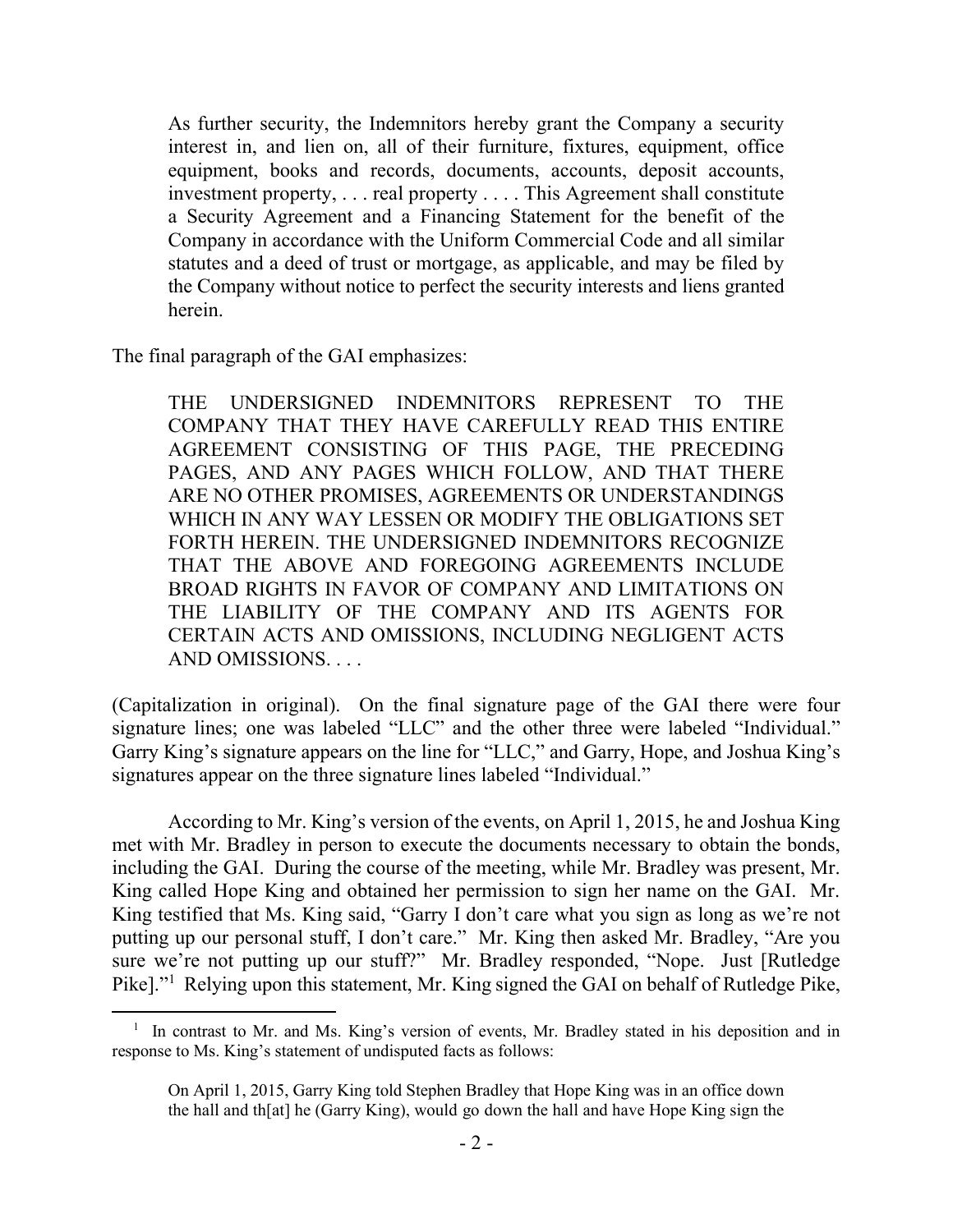himself, and Ms. King. Mr. King did not attempt to read the contract. Subsequently, Rutledge Pike was unable to complete the commercial project. SureTec then enforced its contract with the Kings and began taking possession of Mr. and Ms. King's various properties pursuant to the terms of the GAI.

On January 18, 2017, Ms. King filed a complaint for declaratory judgment against Mr. Bradley and Holly Stobie, the notary who notarized the signatures on the GAI. On December 18, 2018, Ms. King voluntarily dismissed Mr. Bradley from the case; the case against Ms. Stobie remained. On July 10, 2019, Ms. King re-filed her suit against Mr. Bradley, alleging negligent misrepresentation. In Paragraphs 33 and 34 of her complaint, Ms. King summarized her allegations against Mr. Bradley as follows:

33. . . . Plaintiff Hope King alleges that Defendant Bradley was negligent in creating, acquiring, reviewing, supplying and representing the contents of the subject General Agreement of Indemnity. More specifically, despite Defendant Bradley's long-standing relationship with Garry and Hope King; his knowledge of and placement of insurance for their substantial personal real estate holdings; and his specific knowledge of the requested protection of the Kings' personal real estate holdings and other assets – Defendant Bradley hurriedly, intentionally and/or negligently created, acquired, reviewed, presented and improperly represented to Garry and Hope King that the General Agreement of Indemnity did not and would not encumber or otherwise expose their personal real estate o[r] other assets.

34. Plaintiff Hope King specifically relied on Defendant Bradley's actions and representations concerning the General Agreement of Indemnity, and she did so to her detriment. . . .

38. Plaintiff alleges that she authorized her unnotarized signature to be affixed to the [GAI] based solely on the misrepresentations of Defendant Bradley concerning its contents and effects on her personal assets or in the alternative based on a clear mistake of fact as the surety/collateral conveyed by the document.

On September 25, 2019, Mr. Bradley filed a motion to dismiss. On January 23, 2020, Mr. Bradley filed a motion to consolidate the case with the cause of action pending against Ms. Stobie. On March 4, 2020, the court entered an order transferring the case against Mr. Bradley to the chancellor handling the case against Ms. Stobie; however, the

 $\overline{a}$ 

Indemnity Agreement, have it notarized, and bring it back to Mr. Bradley. . . . Each time an Indemnity Agreement was executed for bonds issued for [Rutledge Pike], Stephen Bradley explained to the Kings that their personal assets were at risk if the bonding company was forced to make a payment.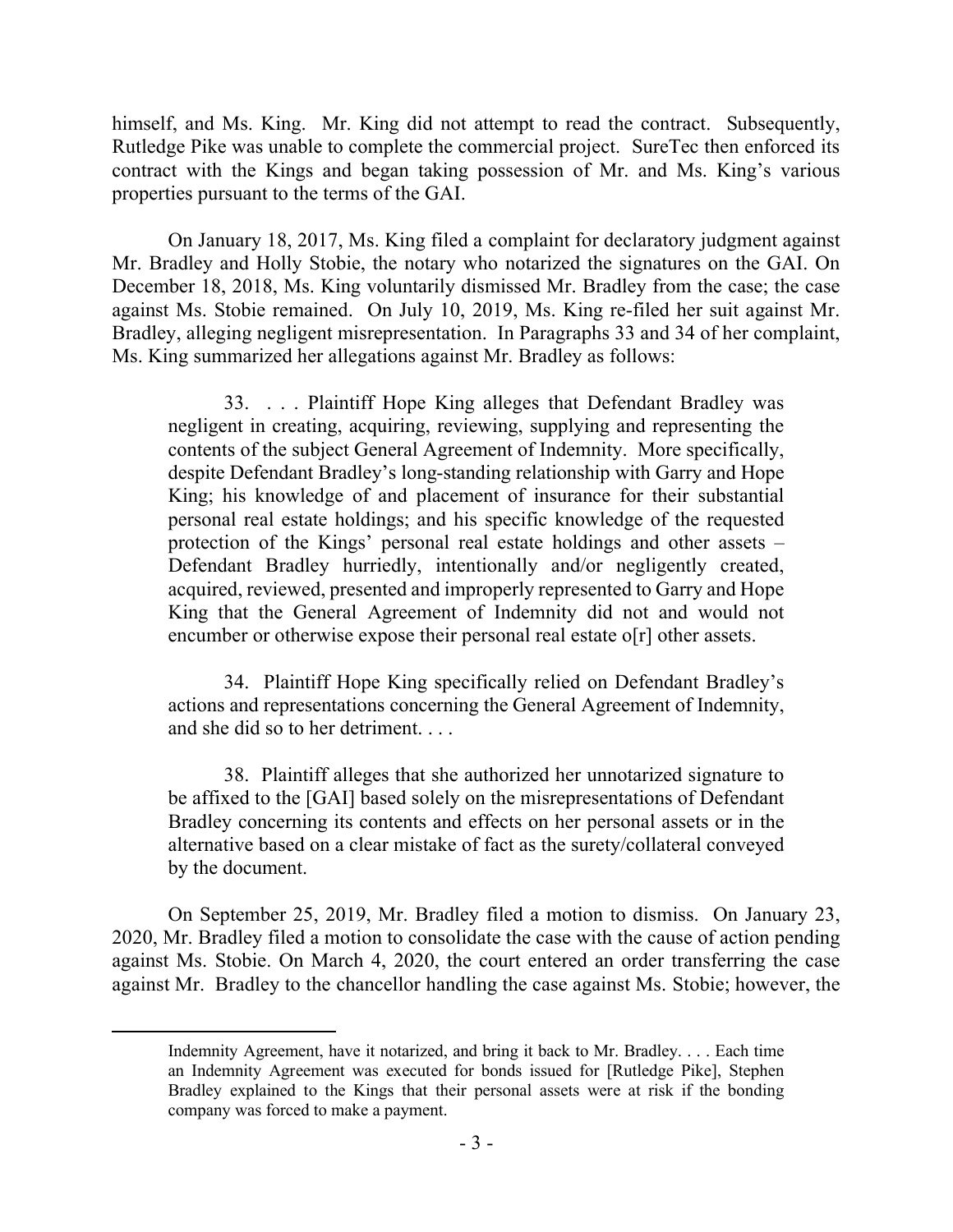chancellor did not consolidate the cases at that time. On July 10, 2020, Ms. King responded to Mr. Bradley's motion to dismiss.<sup>2</sup> On August 5, 2020, Mr. Bradley answered the complaint and filed a motion for summary judgment. In support of his motion for summary judgment, Mr. Bradley relied upon 1) the deposition of Ms. King; 2) a GAI Ms. King executed in 2012; 3) the GAI executed in April 2015; and 4) a statement of undisputed material facts. Ms. King responded to the motion for summary judgment on September 22, 2020, and submitted her own statement of undisputed material facts and an affidavit of Joshua Witt, a licensed insurance agent. Mr. Witt stated in his affidavit that, *inter alia*:

[I]t is my opinion, within a reasonable degree of certainty as a licensed agent and broker, that the actions of Stephen Bradley were negligent and fell below the standard of care for insurance agents and brokers in the Knoxville and surrounding communities engaged in the acquisition and/or sale of payment and performance bonds with related indemnity agreements.

On October 1, 2020, the trial court entered an order consolidating Ms. King's case against Mr. Bradley with the previously-filed case against Ms. Stobie. Ultimately, the trial court granted summary judgment in favor of Mr. Bradley. The court incorporated the hearing transcript into its order, which reflected its oral ruling as follows:

Well, you know, I may -- I may be wrong and if the Court feels I'm wrong, tells me I'm wrong, it's not going to hurt my feelings a bit, but I just can't get past the fact that Ms. King was advised by her husband, who had the document in front of him, who signed acknowledging that he had read and understood the document. He was made Ms. King's agent based on his representations through her. If his reliance on whatever Mr. Bradley said or didn't say is not reasonable, I think it's not under the law. Then hers can't be either. I think she's -- in making her husband her agent, she is charged with knowledge that he's charged with and I just don't see how it can be different. So respectfully I'm going to grant the motion for summary judgment. I don't think that there's a material issue of fact here and I think the law requires that she is responsible for what she signs or what she authorizes her agent to sign. She had the opportunity to come look at it. They both had the opportunity to take it to counsel to have it explained to them. And if I'm wrong, I'm wrong. As I say, I will probably be pleased to be wrong, but I think that's what the law compels me to find today. So I will grant the motion for summary judgment . . .

On December 7, 2020, Ms. King filed a motion to alter or amend the order granting summary judgment, asserting that the court's order on summary judgment was "erroneous in that the [c]ourt ruled based on a theory and argument never raised by the [d]efendant in

 $\overline{a}$ 

 $2^2$  The record contains no order on Mr. Bradley's motion to dismiss.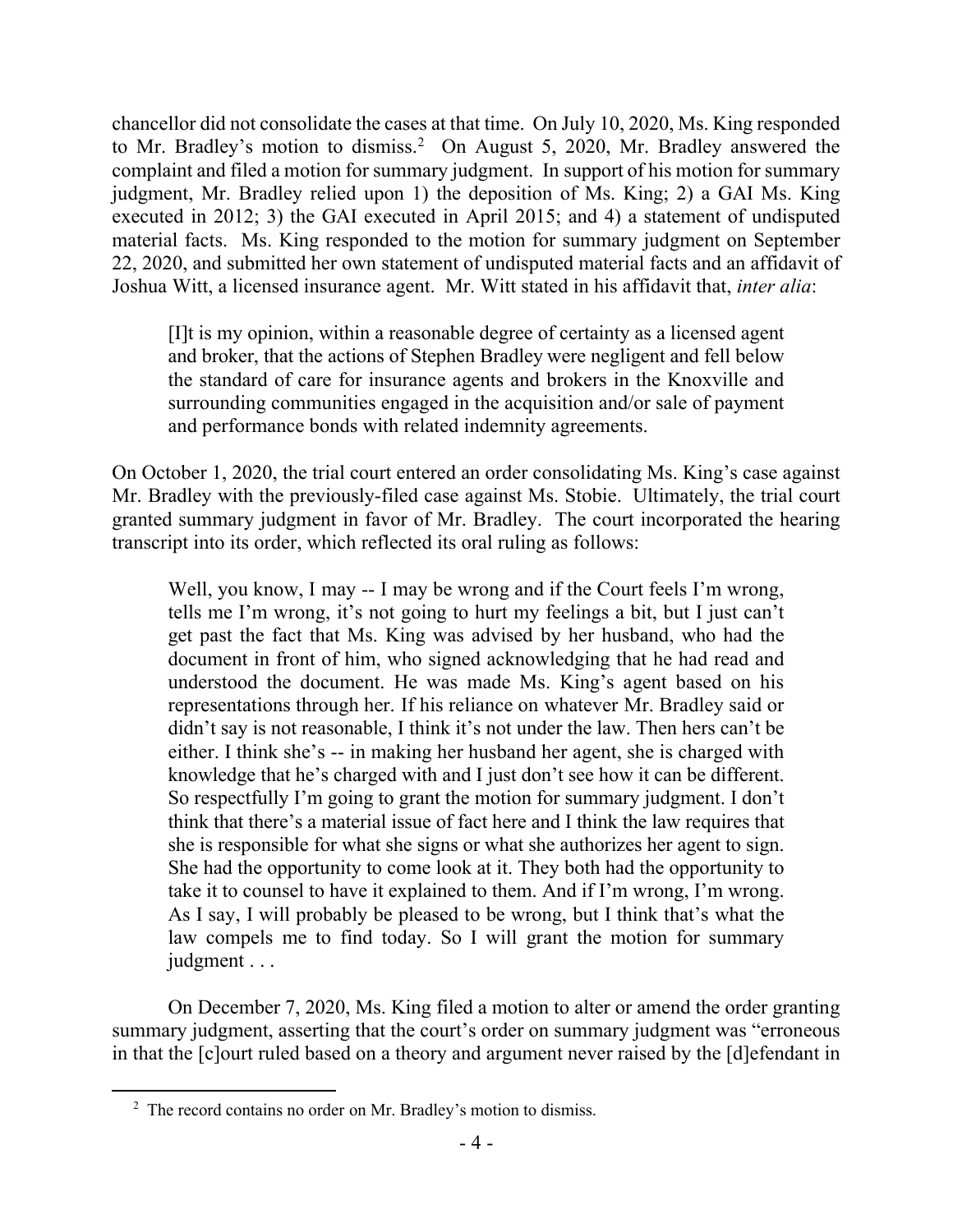his filings and based upon facts that the [d]efendant never intended to rely upon in his motion." Ms. King also argued that the court erred in not considering Mr. Witt's affidavit. The trial court denied Ms. King's motion to alter or amend by order entered February 4, 2021, and dismissed the consolidated action against Ms. Stobie based on Ms. King's request for a voluntary nonsuit. Ms. King filed a notice of appeal on March 5, 2021.

Ms. King raises three issues for our consideration: 1) whether the trial court erred by granting summary judgment based on facts not raised in Mr. Bradley's motion for summary judgment; 2) whether a genuine issue of material fact remained as to whether Ms. King's reliance on Mr. Bradley's misrepresentations was reasonable; and 3) whether genuine issues of material fact remained regarding Ms. King's claim for agent and/or broker negligence by Stephen Bradley. Mr. Bradley raises two issues: 1) whether the notice of appeal was timely filed and 2) whether the parol evidence rule bars evidence of Mr. Bradley's alleged misrepresentations.

#### STANDARD OF REVIEW

This appeal arises from the grant of summary judgment by the trial court. Summary judgment is appropriate "if the pleadings, depositions, answers to interrogatories, and admissions on file, together with the affidavits, if any, show that there is no genuine issue as to any material fact and that the moving party is entitled to a judgment as a matter of law." TENN. R. CIV. P. 56.04. A disputed fact is material if it is determinative of the claim or defense at issue in the motion. *Martin v. Norfolk S. Ry. Co.*, 271 S.W.3d 76, 84 (Tenn. 2008) (citing *Byrd v. Hall*, 847 S.W.2d 208, 215 (Tenn. 1993)).

In this case, the party moving for summary judgment does not bear the burden of proof at trial. Thus, the burden of production could be satisfied by either "affirmatively negating an essential element of the nonmoving party's claim" or by "demonstrating that the nonmoving party's evidence *at the summary judgment stage* is insufficient to establish the nonmoving party's claim or defense." *Rye v. Women's Care Ctr. of Memphis, MPLLC*, 477 S.W.3d 235, 264 (Tenn. 2015). Satisfying this burden requires more than a "conclusory assertion that summary judgment is appropriate"; the moving party must set forth specific material facts as to which the movant contends there is no dispute. *Id.* Once the moving party has satisfied this requirement, the nonmoving party "'may not rest upon the mere allegations or denials of [its] pleading.'" *Id.* at 265 (quoting TENN. R. CIV. P. 56.06). Rather, the nonmoving party must respond and produce affidavits, depositions, responses to interrogatories, or other discovery materials that "set forth specific facts showing that there is a genuine issue for trial." TENN. R. CIV. P. 56.06; *see also Rye*, 477 S.W.3d at 265. If the nonmoving party fails to respond in this way, "summary judgment, if appropriate, shall be entered against the [nonmoving] party." TENN. R. CIV. P. 56.06. "Because the party moving for summary judgment bears the burden of proof, we view the evidence in favor of the non-moving party by resolving all reasonable inferences in its favor and discarding all countervailing evidence." *Vanquish Worldwide, LLC v. Sentinel*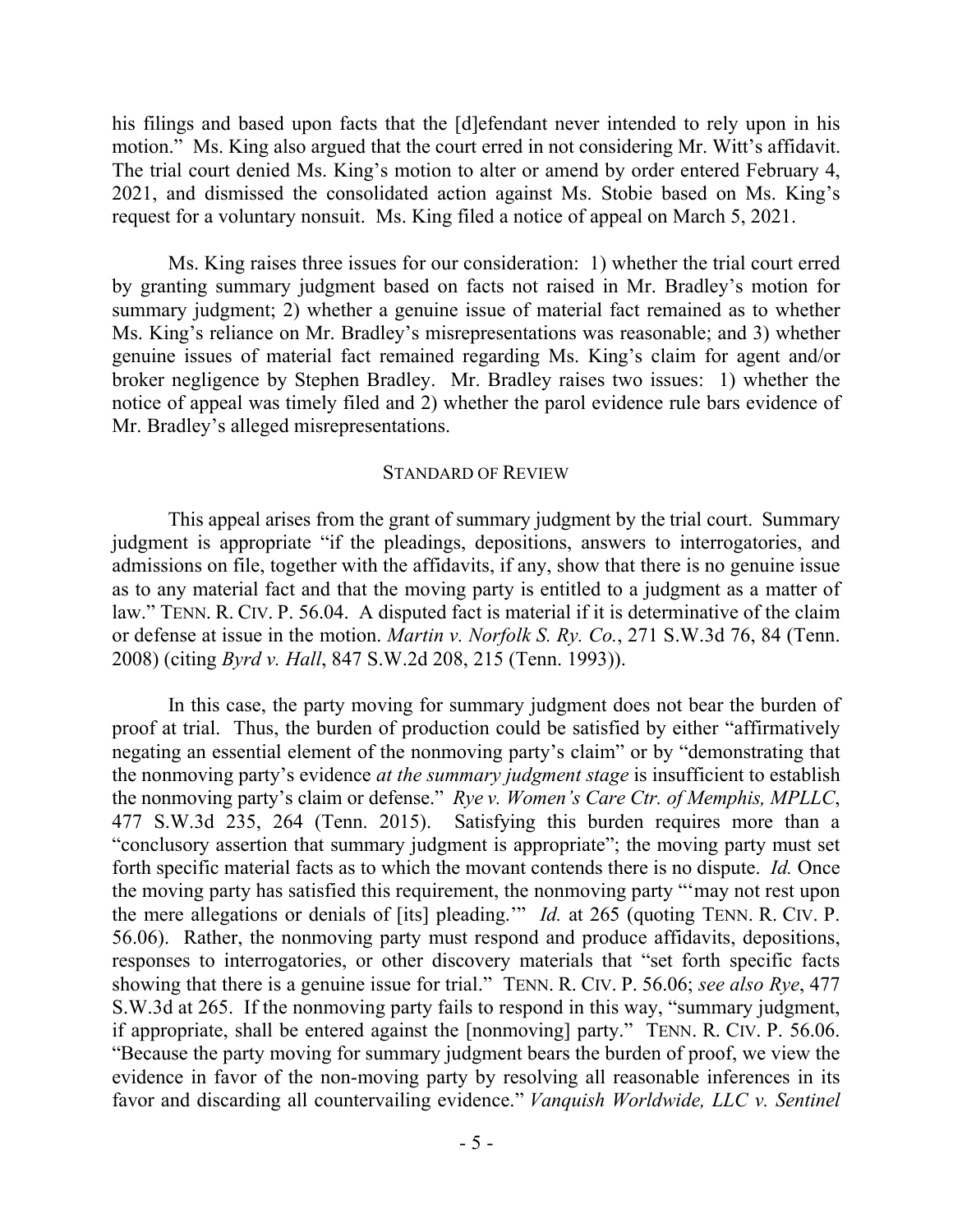*Ins. Co., Ltd.*, No. E2020-01650-COA-R3-CV, 2022 WL 189791, at \*2 (Tenn. Ct. App. Jan. 21, 2022) (citing *Parker v. Holiday Hosp. Franchising, Inc.*, 446 S.W.3d 341, 346-47 (Tenn. 2014)).

We review a trial court's summary judgment determination de novo, with no presumption of correctness. *Rye*, 477 S.W.3d at 250. This means that we must review the record de novo and "make a fresh determination of whether the requirements of Rule 56 of the Tennessee Rules of Civil Procedure have been satisfied." *Id.*; *Jenkins v. Big City Remodeling*, 515 S.W.3d 843, 847 (Tenn. 2017).

#### ANALYSIS

#### I. Timeliness of the Appeal

As an initial matter, we address Mr. Bradley's argument that Ms. King's appeal should be dismissed as untimely. Rule 4 of the Tennessee Rules of Appellate Procedure provides the time limit for filing a notice of appeal to this Court: "In an appeal as of right to the . . . Court of Appeals . . . the notice of appeal required by Rule 3 shall be filed with the clerk of the appellate court within 30 days after the date of entry of the judgment appealed from." TENN. R. APP. P. 4(a). The thirty-day time limit is "mandatory and jurisdictional" in civil matters. *Albert v. Frye*, 145 S.W.3d 526, 528 (Tenn. 2004). However, the time for filing a notice of appeal may be tolled by the timely filing of certain post-judgment motions. *See* TENN. R. APP. P. 4(b); TENN. R. CIV. P. 59.01. For example, a Tenn. R. Civ. P. 59.04 motion to alter or amend the judgment will "extend[] the time for taking steps in the regular appellate process." TENN. R. CIV. P. 59.01.

Mr. Bradley argues that the thirty-day time limit for filing a notice of appeal was not tolled by Ms. King's filing of a motion to alter or amend because her motion simply sought to "relitigate matters that has allergiedly been adjudicated" and was not a proper motion under Tenn. R. Civ. P. 59.04. However, Mr. Bradley did not advance this argument in his response to Ms. King's motion to alter or amend, and he points to no place in the record in which he argued to the trial court that Ms. King's motion did not comport with Tenn. R. Civ. P. 59.04. Issues that are not raised in the trial court may be deemed waived on appeal. *See* TENN. R. APP. P. 36(a); *Watson v. Watson*, 309 S.W.3d 483, 497 (Tenn. Ct. App. 2009). Under these circumstances, we find that Mr. Bradley has waived any argument attacking the propriety of Ms. King's motion to alter or amend. The trial court entered its order granting summary judgment on November 5, 2020. Ms. King filed a motion to alter or amend on December 7, 2020. Under Tenn. R. Civ. P. 59.01, Ms. King's motion to alter or amend tolled the thirty-day time limit for filing a notice of appeal until the trial court denied her motion to alter or amend on February 4, 2021. Because Ms. King's notice of appeal, filed on March 5, 2021, was filed within thirty days after the court ruled on her motion to alter or amend, her appeal was timely filed. *See* TENN. R. APP. P. 4(b); TENN. R. CIV. P. 59.01. We move on to address the merits of Ms. King's appeal.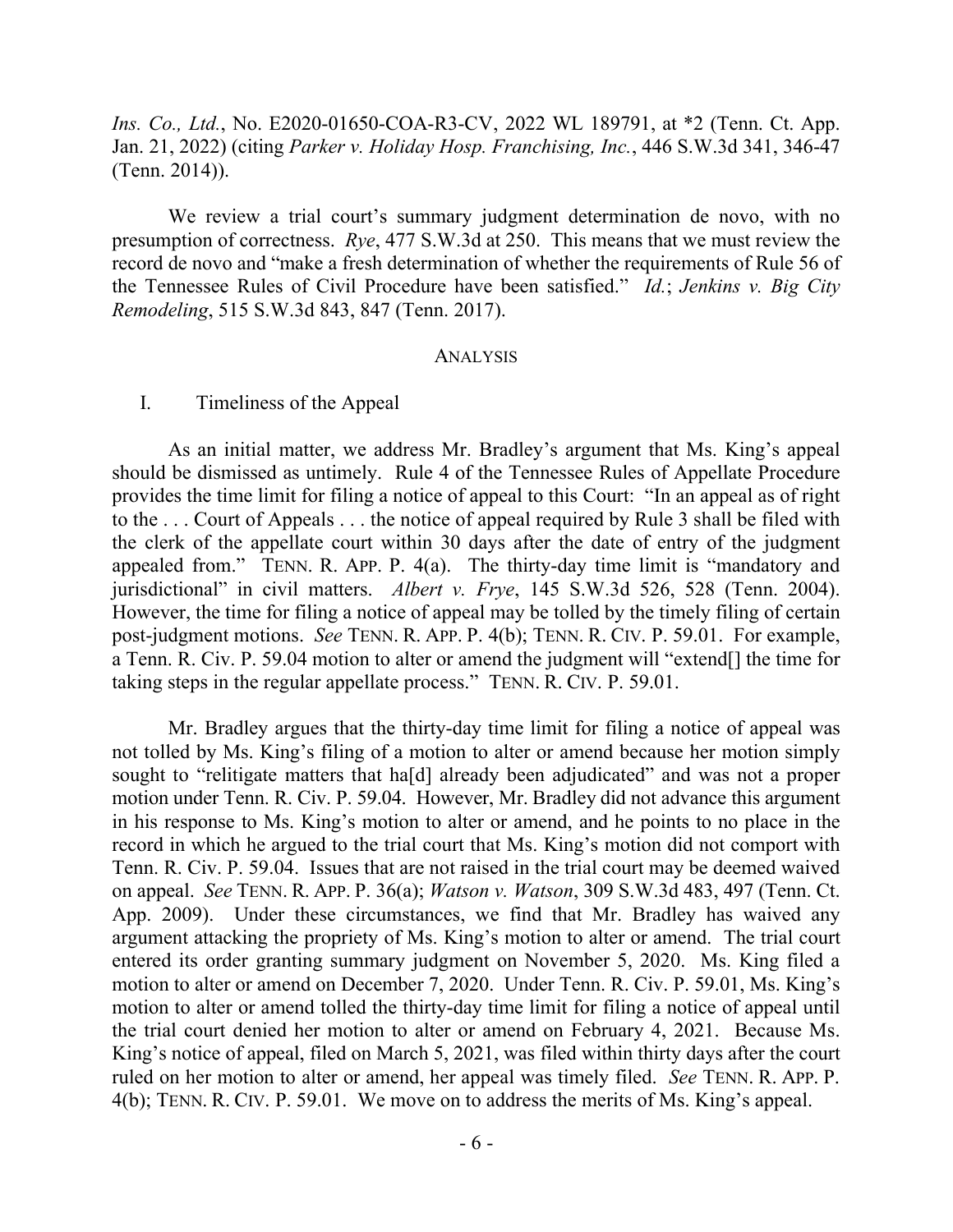II. Negligent Misrepresentation

The gravamen of Ms. King's claim against Mr. Bradley is one for negligent misrepresentation. To state a claim for negligent misrepresentation, a plaintiff must prove that:

(1) the defendant was acting in the course of his business, employment, or a transaction in which he has a pecuniary interest; (2) the defendant supplied information meant to guide others in their business decisions; (3) the information that the defendant supplied was false; (4) the defendant did not exercise reasonable care in obtaining or communicating the information; and (5) the plaintiff justifiably relied on the information.

*Vanquish Worldwide, LLC*, 2022 WL 189791, at \*3 (citing *Homestead Grp., LLC v. Bank of Tenn.*, 307 S.W.3d 746, 751 (Tenn. Ct. App. 2009)). At the summary judgment stage, the resolution of this dispute turns on the fifth element: whether Ms. King's reliance (or her husband's reliance as her agent) on Mr. Bradley's statements<sup>3</sup> regarding the GAI was reasonable.<sup>4</sup>

Justifiable reliance is an essential component of a cause of action for negligent misrepresentation, and until the justifiable reliance element is established, there is no negligent misrepresentation. *Homestead Grp., LLC*, 307 S.W.3d at 752; *McNeil v. Nofal*, 185 S.W.3d 402, 409 (Tenn. Ct. App. 2005). Indeed, "[a] false representation alone does not amount to fraud; there must be a showing by plaintiff that the representation was relied on by him or her, and that the reliance was reasonable under the circumstances." *Homestead Grp., LLC*, 307 S.W.3d at 752. This Court has explained that justifiable

 $3$  We pause to address Mr. Bradley's argument that his alleged statements about the GAI should be considered parol evidence and therefore inadmissible. We disagree. This Court has previously held that the parol evidence rule "has no application to a case involving a fraudulent misrepresentation which induces the contract." *Brungard v. Caprice Records, Inc.*, 608 S.W.2d 585, 588 (Tenn. Ct. App. 1980) (quoting *Haynes v. Cumberland Builders, Inc.*, 546 S.W.2d 228, 231 (Tenn. Ct. App. 1977)); *see also Stamp v. Honest Abe Log Homes, Inc.*, 804 S.W.2d 455, 458 (Tenn. Ct. App. 1990) (determining that a claim for misrepresentation "sounded in tort" rather than contract, and therefore the parol evidence rule should have no application); *Butler v. Butler*, No. W2007-01257-COA-R3-CV, 2008 WL 5396019, at \*6 (Tenn. Ct. App. Dec. 23, 2008) (noting that the "parol evidence rule does not apply to claims of fraudulent misrepresentation in inducement of a contract" and allowing parol evidence of fraudulent misrepresentation in a case against an attorney).

<sup>&</sup>lt;sup>4</sup> Ms. King argues that the trial court erred in "determining *sua sponte* that [Ms.] King could not have reasonably relied on any representations made by—Garry King—during the April 1, 2015 phone call." Respectfully, the element of justifiable reliance is an essential piece of Ms. King's cause of action for negligent misrepresentation, and Mr. Bradley fairly raised it (although perhaps inartfully argued it) in his briefing, particularly his reply brief in support of his motion for summary judgment. Ms. King's argument that the trial court was wrong to consider justifiable reliance, an essential element of her cause of action, is without merit.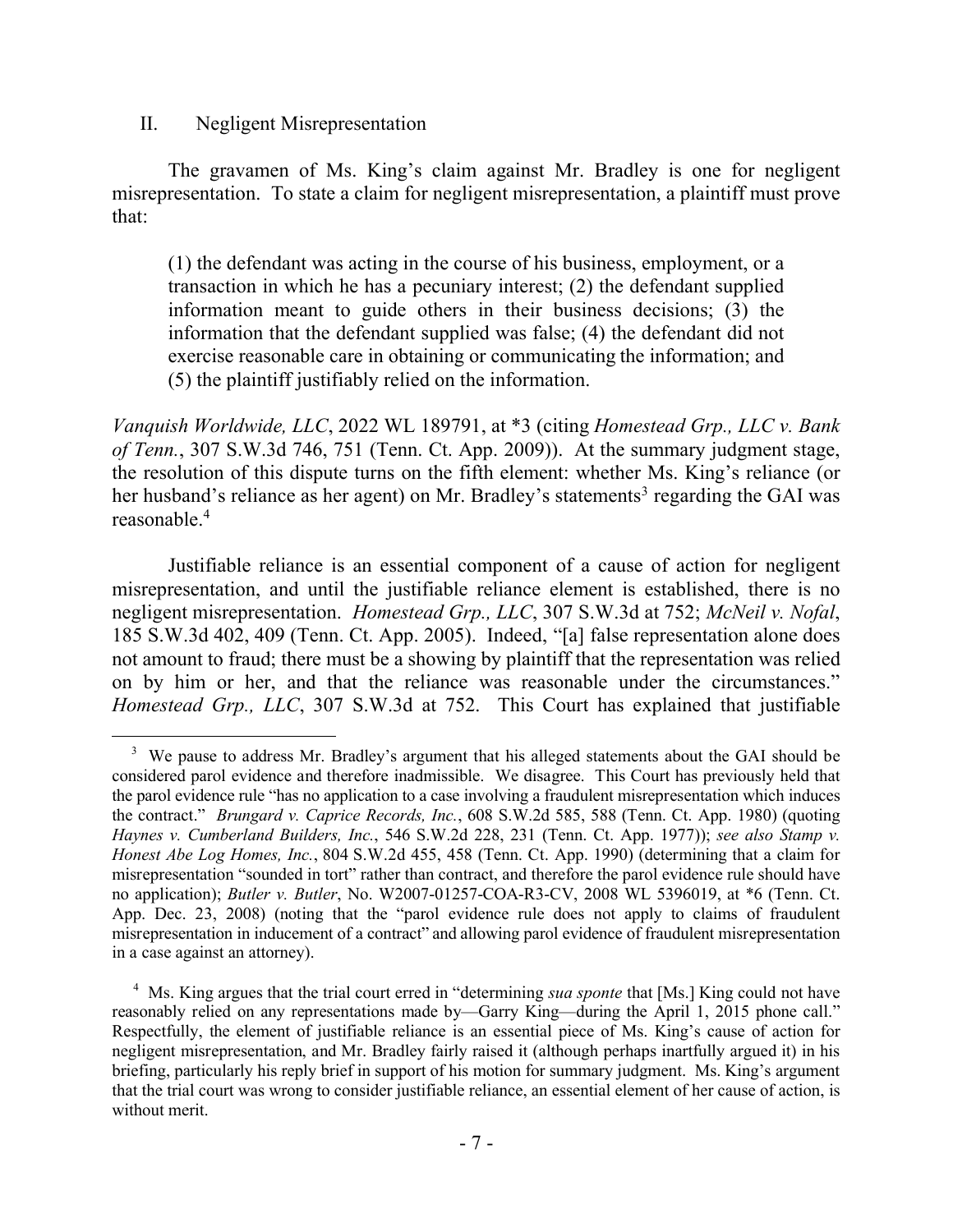reliance "is not blind faith." *Id.*; *McNeil*, 185 S.W.3d at 408. Instead, where plaintiffs have access and opportunity to discover the truth with respect to the misrepresented issue and have failed to inform themselves of the truth, "they must abide the consequences of their own inattention and carelessness." *McNeil*, 185 S.W.3d at 409 (quoting *Pakrul v. Barnes*, 631 S.W.2d 436, 438 (Tenn. Ct. App. 1981)). This Court has previously cited and given approval to the following guiding principles in the context of justifiable reliance:

"[I]t is commonly held, in the absence of special circumstances, that, where the means of knowledge are readily available, and the vendor or purchaser, as the case may be, has the opportunity by investigation or inspection to discover the truth with respect to matters concealed or misrepresented, without prevention or hindrance by the other party, of which opportunity he is or should be aware, and where he nevertheless fails to exercise that opportunity and to discover the truth, he cannot thereafter assail the validity of the contract for fraud, misrepresentation or concealment with respect to matters which should have been ascertained, particularly where the sources of information are furnished and attention directed to them, as, for example, where the source of accurate information is indicated or referred to in the contract."

*Id.* at 409-10 (quoting *Pakrul*, 631 S.W.2d at 438). Generally, "a party dealing on equal terms with another is not justified in relying upon representations where the means of knowledge are readily within its reach." *Annaco, Inc. v. Corbin*, No. 02A01-9804-CH-00111, 1998 WL 929637, at \*5 (Tenn. Ct. App. Dec. 31, 1998) (citing *Solomon v. First Am. Nat'l Bank*, 774 S.W.2d 935, 943 (Tenn. Ct. App. 1989)).

When considering whether a plaintiff's reliance upon a misrepresentation is reasonable, several factors may be considered:

(1) the plaintiff's business expertise and sophistication; (2) the existence of a longstanding business or personal relationship between the parties; (3) the availability of the relevant information; (4) the existence of a fiduciary relationship; (5) the concealment of the fraud; (6) the opportunity to discover the fraud; (7) which party initiated the transaction; and (8) the specificity of the misrepresentation.

*Goodall v. Akers*, No. M2008-01608-COA-R3-CV, 2009 WL 528784, at \*6 (Tenn. Ct. App. Mar. 3, 2009) (quoting *Pitz v. Woodruff*, No. M2003-01849-COA-R3-CV, 2004 WL 2951979, at \*10 (Tenn. Ct. App. Dec. 17, 2004)); *see also Hunt v. Veropele Nashville I, LLC*, No. M2014-01046-COA-R3-CV, 2015 WL 9946403, at \*12 (Tenn. Ct. App. Aug. 18, 2015). Although the question of whether a plaintiff's reliance on an alleged misrepresentation was reasonable is "generally a question of fact inappropriate for summary judgment," *City State Bank v. Dean Witter Reynolds, Inc.*, 948 S.W.2d 729, 737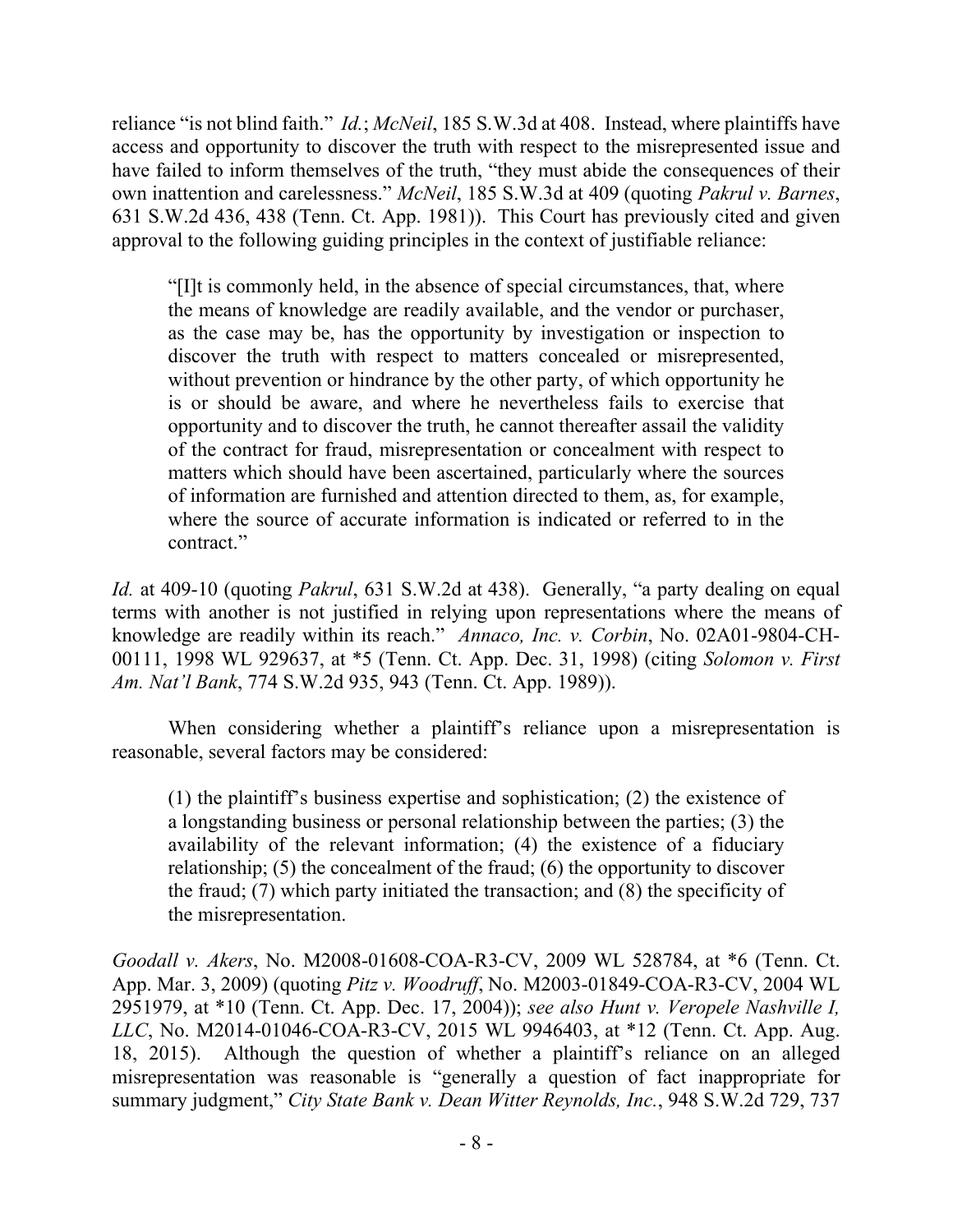(Tenn. Ct. App. 1996), this Court has granted summary judgment on this issue in prior cases. *See Rural Dev., LLC v. Tucker*, No. M2008-00172-COA-R3-CV, 2009 WL 112541, at\*6-9 (Tenn. Ct. App. Jan. 14, 2009); *Annaco, Inc.*, 1998 WL 929637, at \*4-5.

We must also consider what effect Mr. King's execution of the contract on Ms. King's behalf has on the justifiable reliance analysis. The trial court held,

[Mr. King] was made Ms. King's agent based on his representations through her. If his reliance on whatever Mr. Bradley said or didn't say is not reasonable, I think it's not under the law. Then hers can't be either. I think she's -- in making her husband her agent, she is charged with knowledge that he's charged with and I just don't see how it can be different. . . . I think the law requires that she is responsible for what she signs or what she authorizes her agent to sign. She had the opportunity to come look at it. They both had the opportunity to take it to counsel to have it explained to them.

We agree with the trial court's holding. There is no dispute that Ms. King gave Mr. King express authority to execute the contract for her and bind her to its terms. *See Hall v. Haynes*, 319 S.W.3d 564, 573 (Tenn. 2010) ("A principal may expressly give actual authority to the agent in direct terms, either orally or in writing."). The relationship between the agent (Mr. King) and the principal (Ms. King) "is fiduciary in nature and generally treated with the same gravity and strictness as the trustee-beneficiary relationship." *Eaton ex rel. Johnson v. Eaton*, 83S.W.3d 131, 135 (Tenn. Ct. App. 2001). In her deposition, Ms. King was asked "is it your practice to read the documents you sign" and she responded:

When it comes to – typically outside of this, yes. When it came to [Rutledge] Pike], I was presented a lot of things by my husband, sometimes in a rush, and just asked to sign it because we had to do it to move forward, and I did trust my husband's guidance on those things.

Mr. King functioned as Ms. King's agent when signing her name to the GAI, and his reliance on Mr. Bradley is imputed to Ms. King.

With respect to the factors we may consider when determining whether a plaintiff's reliance upon a misrepresentation is reasonable, we place heightened significance on the third and sixth factors in this case: "the availability of the relevant information" and "the opportunity to discover the fraud." *Goodall*, 2009 WL 528784, at \*6. There was no evidence that the Kings were discouraged or prevented from reading the contract, and there was no evidence that they were hindered in any way from taking the GAI to an attorney for review and clarification if they wished to do so. The unrefuted testimony is that Mr. King simply did not read the GAI. This is unfortunate, because "an individual who signs a contract is presumed to have read the contract and is bound by its contents." *84 Lumber*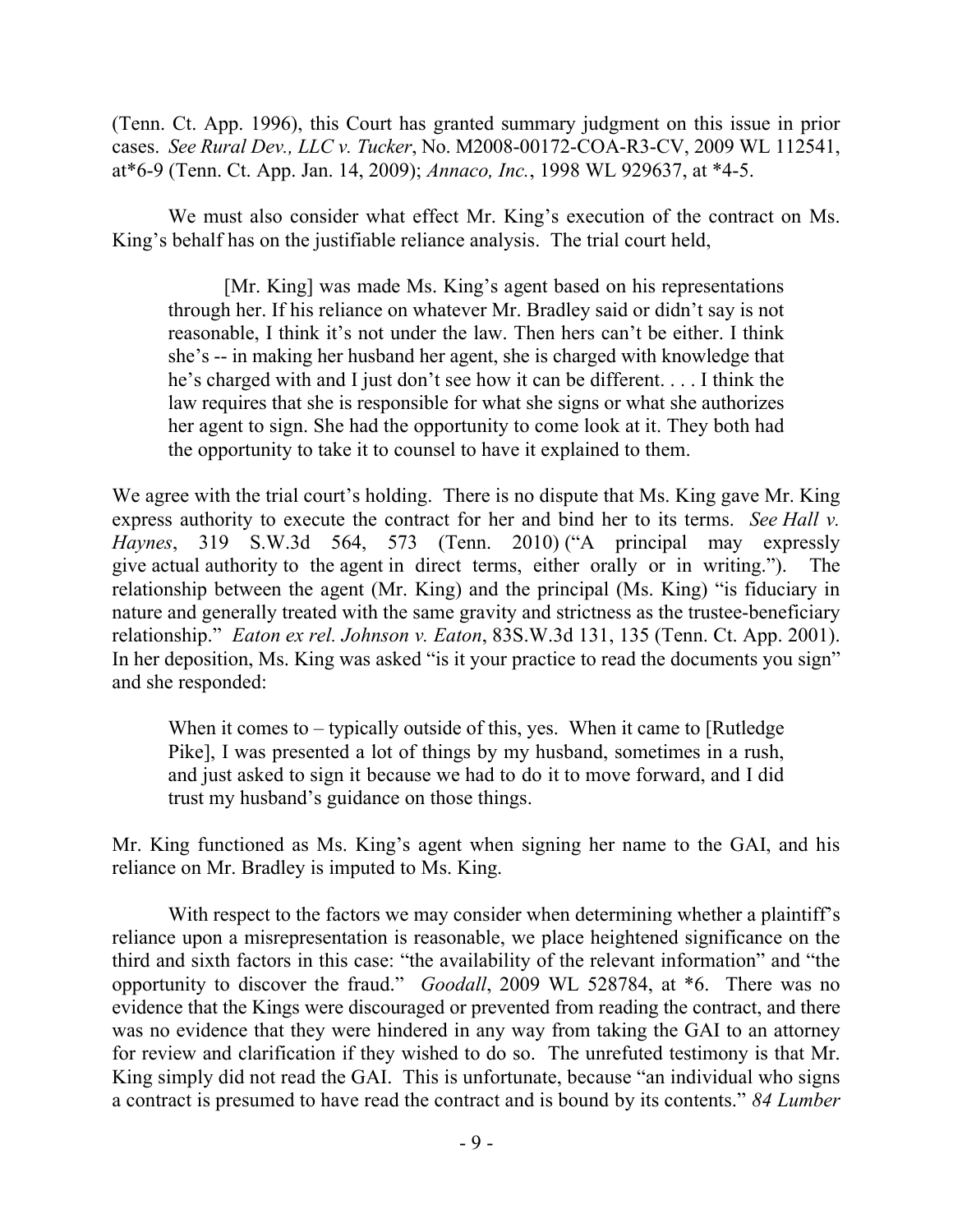*Co. v. Smith*, 356 S.W.3d 380, 383 (Tenn. 2011). As to the first factor, Ms. King's business expertise and sophistication, she had been a real estate agent for over a decade and was generally familiar with executing contracts. In this scenario, Ms. King requested Mr. King to act on her behalf. Mr. King was a businessowner; therefore, he was also relatively sophisticated and experienced. In fact, the evidence shows that Mr. and Ms. King both signed a similarly worded GAI in 2012. Moreover, not only did Mr. King sign the GAI at the center of this dispute on behalf of Ms. King, he signed it on behalf of Rutledge Pike and on his own behalf, individually. Mr. King had the motivation and means—the contract itself and the ability to read paragraph 9—to obtain the information needed to discover the discrepancy between Mr. Bradley's alleged statements and the contract's terms regarding the Kings' personal assets. Instead, Mr. and Ms. King, acted with "blind faith" on Mr. Bradley's representations, despite the fact that the means of informing themselves of the truth were at hand. *See McNeil*, 185 S.W.3d at 409 ("'Where the means of information are at hand and equally accessible to both parties so that, with ordinary prudence or diligence, they might rely on their own judgment, generally they must be presumed to have done so . . . .'" (quoting *Pakrul*, 631 S.W.2d at 438)). Under these circumstances, we conclude that the Kings' reliance on Mr. Bradley's misrepresentations was not reasonable or justifiable, and therefore, we affirm the trial court's grant of summary judgment to Mr. Bradley on the issue of negligent misrepresentation.

### III. Negligence

 $\overline{a}$ 

Finally, Ms. King asserts that the trial court erred in dismissing her entire action because it ignored her claim for "agent and/or broker negligence." In her brief, Ms. King argues that Mr. Bradley was "negligent both by: 1) acquiring and supplying the 2015 GAI to the Kings and 2) misrepresenting its terms relative to King's personal assets." The second prong of her argument is essentially a restatement of her negligent misrepresentation claim, which we have already addressed. As for her first assertion, we are not aware of any specific Tennessee law preventing an insurance agent from procuring a policy that their customer requests, and Ms. King has not pointed us to any caselaw or statutes in support of her assertion.<sup>5</sup> Ms. King submitted the affidavit of Joshua Witt, an experienced insurance agent from Knoxville who opined that Mr. Bradley "appears to have improperly advised Hope King about the terms of the GAI and/or to have taken the [sic] lightly the significant risk posed to Hope King's assets by the GAI if [Rutledge Pike] failed in Jacksonville." Mr. Witt's affidavit relates to Ms. King's negligent misrepresentation claim rather than to her claim that Mr. Bradley was negligent in procuring the GAI in the first instance. To the extent that Ms. King's "agent and/or broker negligence" argument is distinct from her negligent misrepresentation argument, she does not articulate it in a manner that allows us to sufficiently assess it. "It is not the role of the courts, trial or

<sup>&</sup>lt;sup>5</sup> We note, however, that there is a cause of action for an insurance agent's "wrongful failure to procure insurance as authorized or directed" which is the opposite of the scenario presented in this case. *Morrison v. Allen*, 338 S.W.3d 417, 426 (Tenn. 2011).